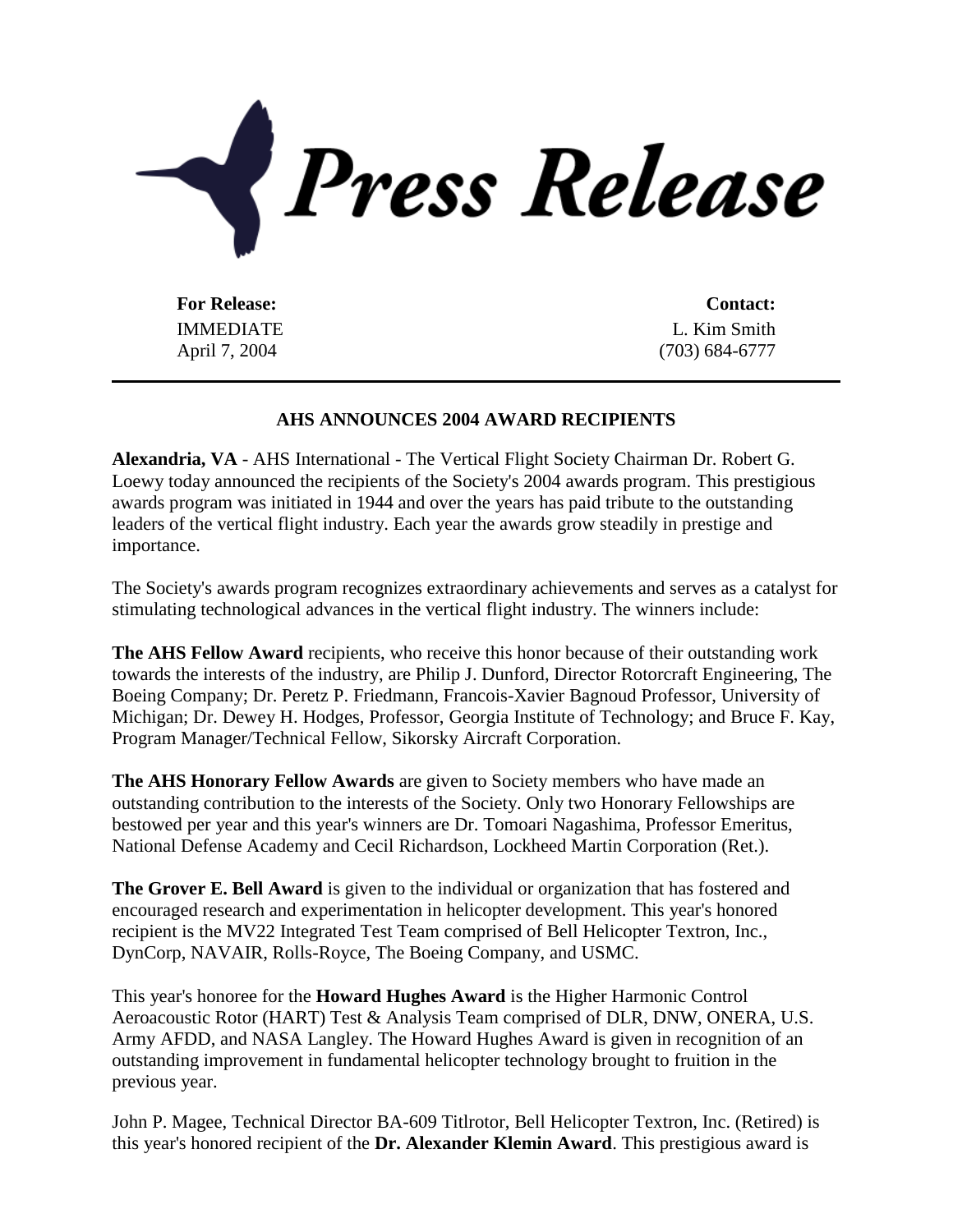presented for recognition of notable achievement in the advancement of rotary wing aeronautics. John Magee is a well-known figure in the rotary-wing industry having contributed to significant advances in rotary-wing technology in his long term involvement of the development of tiltrotor technology in all phases of the maturing process.

**The Harry T. Jensen Award** is given in recognition of an outstanding contribution to the improvement of helicopter reliability, maintainability, safety or logistics support through improved design or technical achievement brought to fruition during the preceding year. This year the award is presented to the combined team of Bell Helicopter Textron, Inc., Sikorsky Aircraft Corporation, The Boeing Company, and United Technologies Research Center for their efforts on the NRTC/RITA Damage Tolerance Technology Team.

**The Frederick L. Feinberg Award** is presented to the helicopter pilot or pilots that have made the most outstanding achievement in the previous year. This year's award is given to Roy Hopkins, II, Principal Experimental Test Pilot, Bell Helicopter Textron, Inc. for his piloting of the BA-609 on its first flight of March 7, 2003.

Paul M. Bevilaqua, Lockheed Martin Corporation is the recipient of the **Paul E. Haueter Award**, which is given to an individual, or group who makes a significant contribution to the development of VTOL aircraft other than helicopters. Mr. Bevilaqua is currently Lockheed's Manager for Advanced Development Programs.

**The Captain William J. Kossler, USCG Award**, which is given to the individual or organization that demonstrates the greatest achievement in practical application of the helicopter, is given to the medevac crew members of the West Virginia Army Guard Medevac for their rescue of an elderly woman and two youngsters from rising flood waters on November 12, 2003.

**The Robert L. Pinckney Award** honors the memory of an eminent manufacturing engineer from Boeing Helicopters. This award is given in recognition of notable achievement in manufacturing research and development for rotorcraft or rotorcraft components brought to fruition in recent years. This year's recipient is the Complex Composite Structural Concepts (CCSC) Team, which includes The Boeing Company, U.S. Army Aviation Applied Technology Directorate, and the U.S. Army Aviation & Missile Command Manufacturing Science & Technology Division.

**The Alexander A. Nikolsky Lectureship** is awarded to the individual who reflects the highest ideals, goals and achievements in the field of helicopter and V/STOL aircraft engineering and development. This year's recipient is Dr. Barnes W. McCormick, Professor Emeritus, Pennsylvania State University. His lecture titled, "Hurricanes, Tornadoes, Wake Turbulence and BVI Vortices Come in all Sizes," will be presented from 4:00 - 5:00 p.m. on Tuesday, June 8, 2004 in the Ballroom at the Baltimore Convention Center.

The Society's **François-Xavier Bagnoud Award** is given to Dr. Nikhil A. Koratkar, Assistant Professor, Rennsselaer Polytechnic Institute. This award, which was established in 1992, recognizes outstanding contributions to vertical flight technology by a Society member under the age of thirty. The award honors the memory of a young helicopter engineer, Swiss citizen, author and rescue pilot who founded the AHS student chapter at the University of Michigan.

**The AHS Supplier Excellence Award**, created in 1995, is given to a supplier, which, through the quality, innovativeness and cost-effectiveness of its products, has made notable contributions